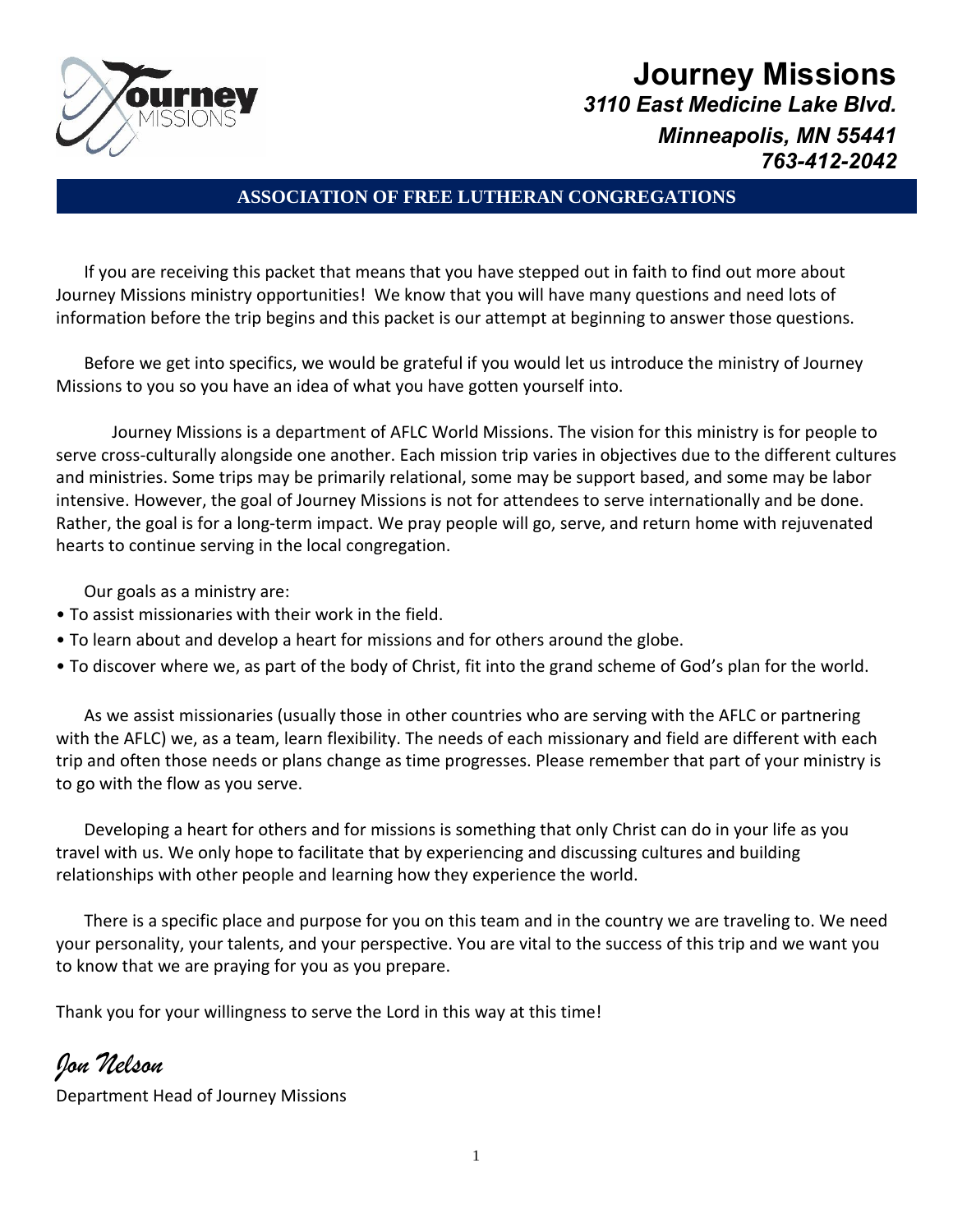# **General Information**

#### **Are Journey Mission Trips Dangerous?**

Because of the nature of what we are doing, there is some risk. You will be flying in airplanes halfway around the world, traveling in places you may never have been and reaching out to people that (much of the time) no one on the trip has ever met. Is there a danger in the unknown? Yes.

Fortunately, we have a God that is bigger than the unknown, a God who cares about every detail and event that you will encounter. We want to assure you that we are committed to boundaries, careful planning and keeping you as safe as possible. Your safety is of paramount importance to us and all those in leadership on the trips.

#### **What should I do about arrival and departure?**

Trip attendees are arranging their own travel plans. We will be planning on meeting as a group in Jerusalem and will work to arrange travel for you from the airport to Jerusalem as well as back to the airport at the conclusion of our time together.

#### **Will we need spending money?**

Meals, lodging, and in-country travel expenses are included in the price of the trip. Any souvenirs or other expenses (such as snacks) are their own. Journey Missions also does not include the price of passports or applicable visas in the trip price. If you have received funds above and beyond what has already been sent to Journey Missions, expenses such as your passport or travel to Minneapolis can be reimbursed. Documentation can be sent to AFLC Journey Missions, 3110 E Medicine Lake Blvd, Plymouth MN 55441.

### **What is your experience with short term missions?**

Department Head, Jon Nelson, lived and worked alongside ministry in Brazil in 2010 and has traveled extensively through South and Central America as well as countries in Europe, Africa, Asia, and the Middle East traveling and leading mission trips.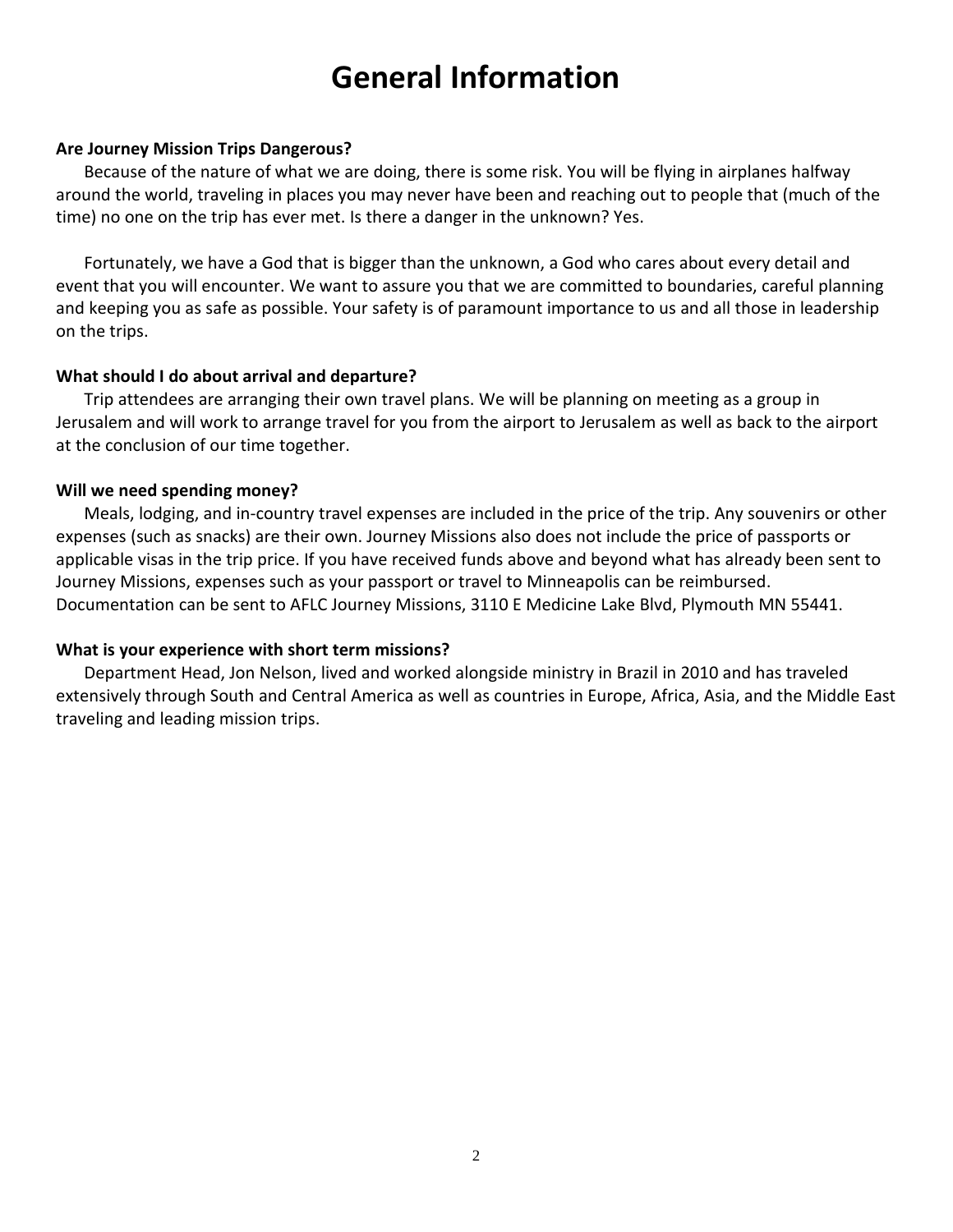# **Israel**

**Dates**

November 1 - November 10, 2022

## **Payment Schedule**

**Trip Cost:** \$2,000 08/1/2022 - \$250 (Deposit Due with Application) 08/15/2022 - \$500 09/10/2022 - \$500 10/1/2022 - \$500 10/15/2022 - \$250

### **Travel Documents**

### Passport

You need a passport to travel to Israel. If you do not have a passport, please purchase one as soon as possible. Go to http://travel.state.gov/passport/ for more information.

### Visa

Team members will receive a visa upon arrival when landing in Tel Aviv.

# **Frequently Asked Questions**

### **About The Trips**

What is the schedule and details about our time in Israel?

Unfortunately, this is one question that often goes unanswered far longer than everyone would wish. This is due to the fact that the missionaries that we are working with are not always able to tell us the details months in advance. For these types of questions, we suggest patience and the knowledge that you will be learning a good, healthy dose of flexibility! We will let you know via email as soon as we are informed of any changes or updates.

Will we have free time?

On the Israel trip, you will likely spend the majority of time with the team. We will do our best to give you time to process your experiences and a couple of the evenings during the trip will be dedicated to debriefing and sharing.

### How much money should we bring?

You will need money to cover any souvenirs or snacks that you would like. All of your meals and other expenses are covered in the trip price. We recommend bringing \$100-\$500, depending on how many souvenirs you plan to purchase. For safety reasons, please do not bring more than that amount.

What do I have to learn?

You will be asked to learn some Hebrew songs that we will be sharing while in Israel.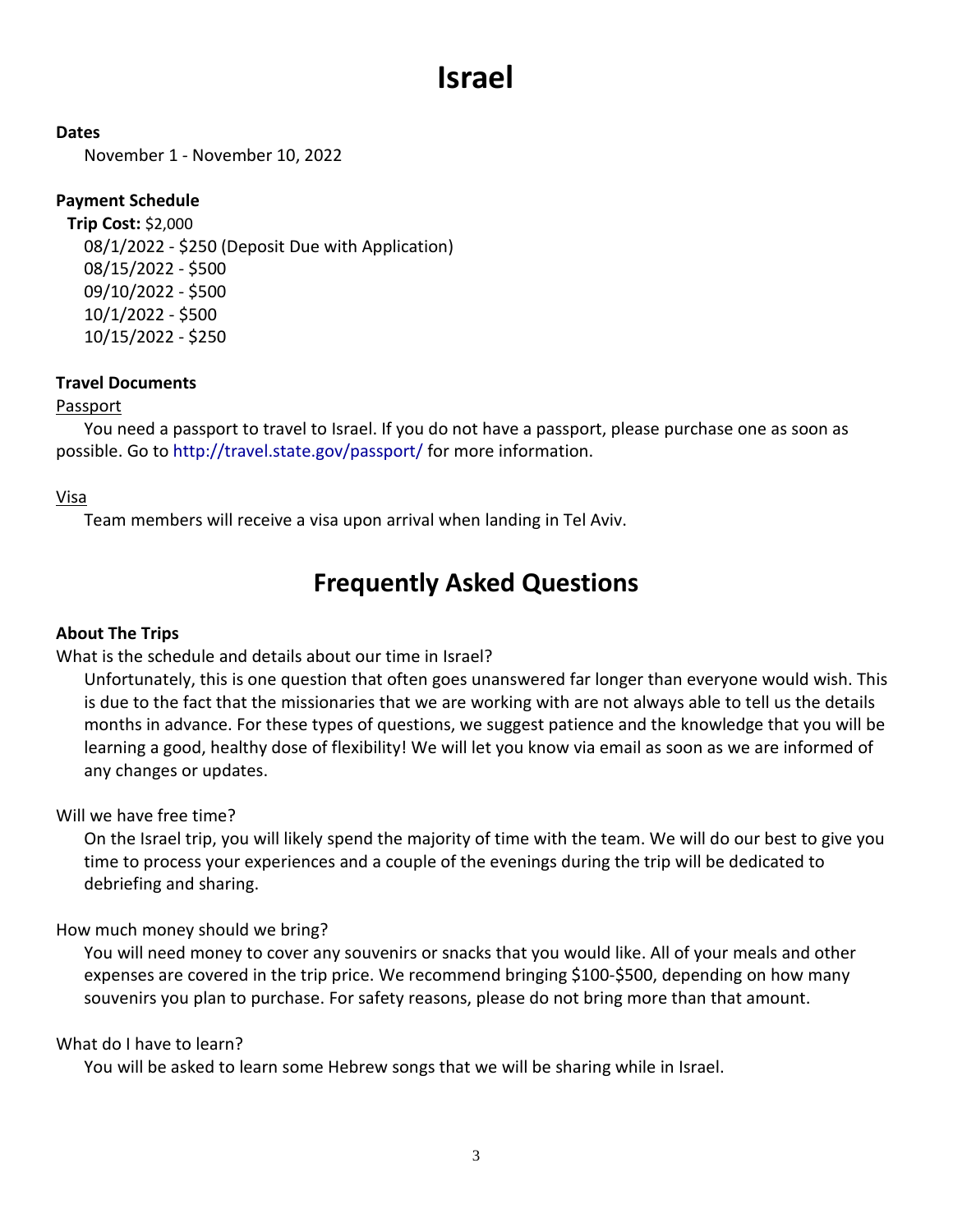### **About Fundraising**

#### What is the best way to raise support?

Many attendees have had the most success when they send out support letters to friends and family. You can also speak to local congregations, use sales-type fundraisers and do the traditional type fundraisers, such as a bake sale or car wash. Get creative and it won't take long to raise the funds. Over the years, mission trips through the AFLC have had thousands arrive in a few weeks using support letters. If you do speak at a church, be sure to go back after returning from the trip and let them know how your trip went!

#### What are your financial policies?

Attendees should have their funds sent to AFLC Journey Missions. Funds donated for "AFLC Journey Missions" outreach according to IRS regulations are not refundable and not transferable. In the event a team member decides to withdraw from the outreach after contributions have been received, those funds will be utilized for special needs for the outreach.

#### Can we get our money back?

Once the funds reach Journey Missions they become the property of Journey Missions. If an attendee drops out, the funds will be used to fill in any places where funds may be short and also to provide a gift for the ministry with whom we are working.

# **Journey Mission's Policies**

Women: Please do not bring any revealing tops, such as skimpy tank tops or low cut shirts. You will need a long skirt or capris to visit the majority of the church sites and will not be admitted wearing shorts or tank tops.

Men: We ask that you refrain from being shirtless unless swimming. Please don't bring sleeveless t-shirts or short shorts - see fingertip rule above. You will need to wear jeans or khakis to visit the majority of the church sites and will not be admitted wearing shorts.

With modesty issues, the focus is not only on what you are wearing/not wearing but on what we can do to show respect for the people we are ministering to and those we are working with on our team. Modesty is more about your attitude and demeanor and respect for each other than what you wear.

### **Medications**

Attendees are responsible for their own medications. Team leaders are not allowed to dispense anything that requires a prescription. Attendees should be sure that their prescriptions have labels with their names on them. Attendees are not allowed to share their prescriptions with another member of the team or with anyone in the country we are visiting.

We do bring a few standard OTC meds, such as generic Ibuprofen and antidiarrheal. If you have specific OTC medication that you want please be sure to bring it with you. If you have a specific food or drug allergies that you did not list on the application, please let us know as soon as possible.